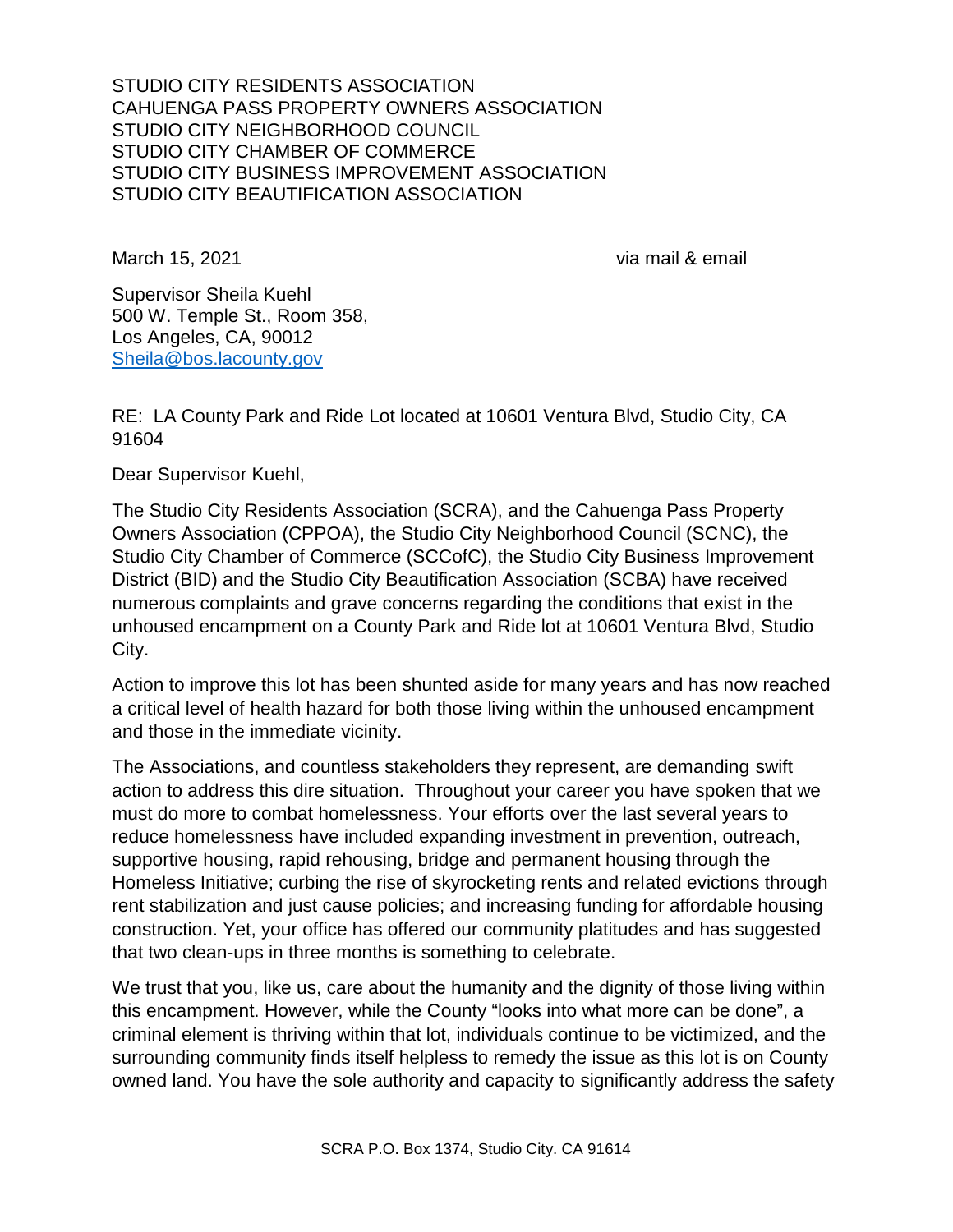and wellbeing of the lives of those in this lot, improve the community, and do what is morally right.

Specifically, we demand that you provide:

- Sanitation stations
- Mobile showers
- Porta-potties
- Washing / drying stations be provided
- Trash bins which are collected weekly
- An earnest and collaborative way to see that those on this lot continue to be offered services to help lift them out of their situation
- The criminal element is removed.

Again, for the sake of those living there, they deserve our help. You have the ability to make it happen.

Social service leaders **need to be** appointed as site monitors assessing our unhoused neighbors for health, safety, wellbeing, and mental health checks. There are a number of nonprofits engaged on these levels of services and many are connected to one another through the Departments of Mental Health and Public Health.

We understand that a contract is being negotiated between LA County and LAHSA to make 25% of the lot a safe parking area. We have been told that the contract will not be implemented for at least three months but action is needed now.

Additionally, while a safe park area may be fenced off, we would expect LA County, and more specifically you, to ensure that the remaining area of the lot be maintained and that those not admitted into the Safe Park program will be offered an alternative location for housing. Certainly, more than what is being offered now, which is outright indifference.

We look forward to receiving your response and thank you, in advance, for hearing our concerns and taking immediate action.

Very truly yours,

Alandamand

Alan Dymond, President Studio City Residents Association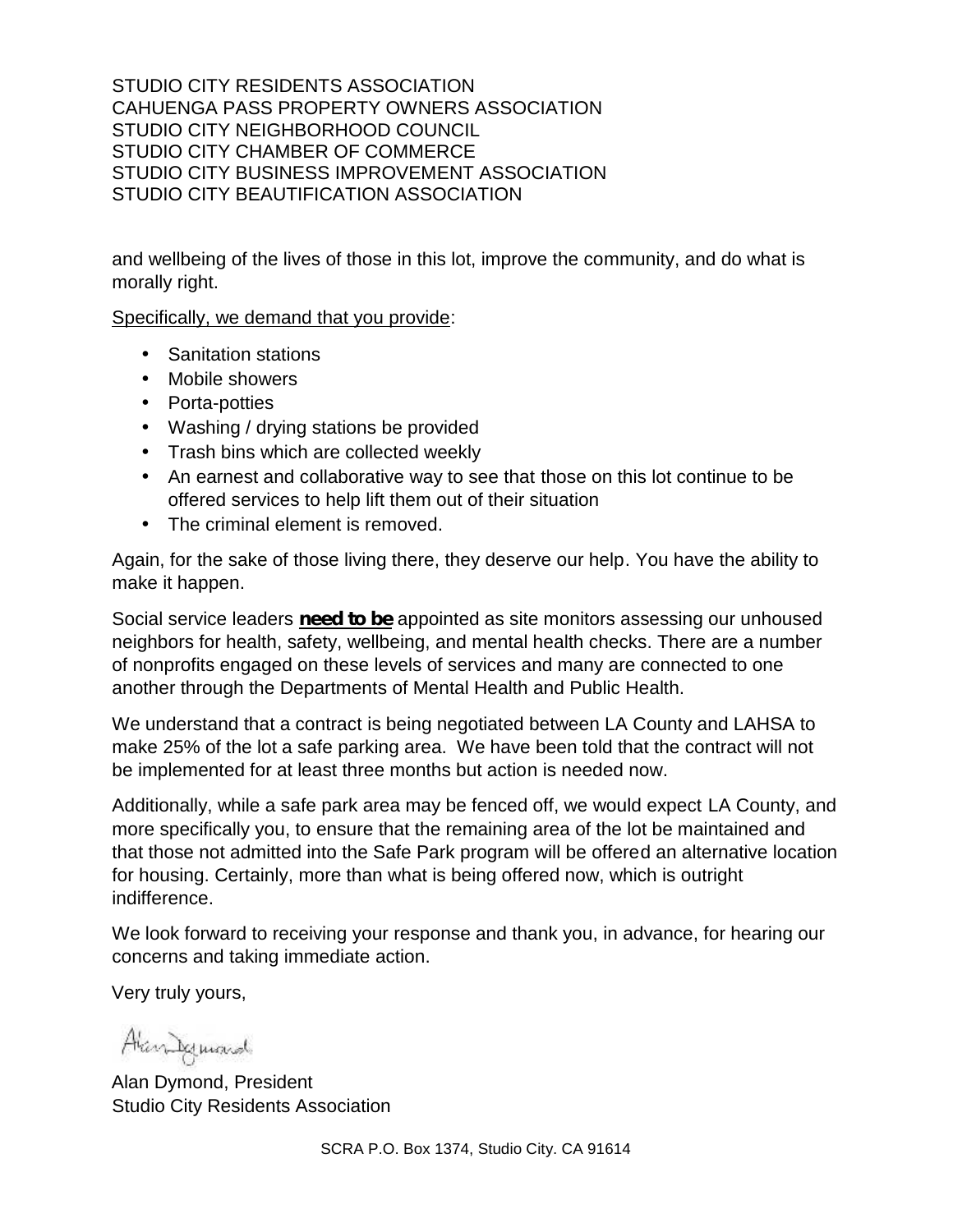Apisto blicharles

Krista Michaels, President Cahuenga Pass Property Owners Association

areally

Randy Fried, President Studio City Neighborhood Council

Mar Walker  $k$ 

Esther Walker, Executive Director Studio City Chamber of Commerce



Dean Cutler, President Studio City Business Improvement District

Mie

Meg Seltzer, President Studio City Beautification Association

cc: Councilmember.Krekorian@lacity.org Councilmember Nithya Raman contactCD4@lacity.org lorraine.diaz@lacity.org District Director CD2